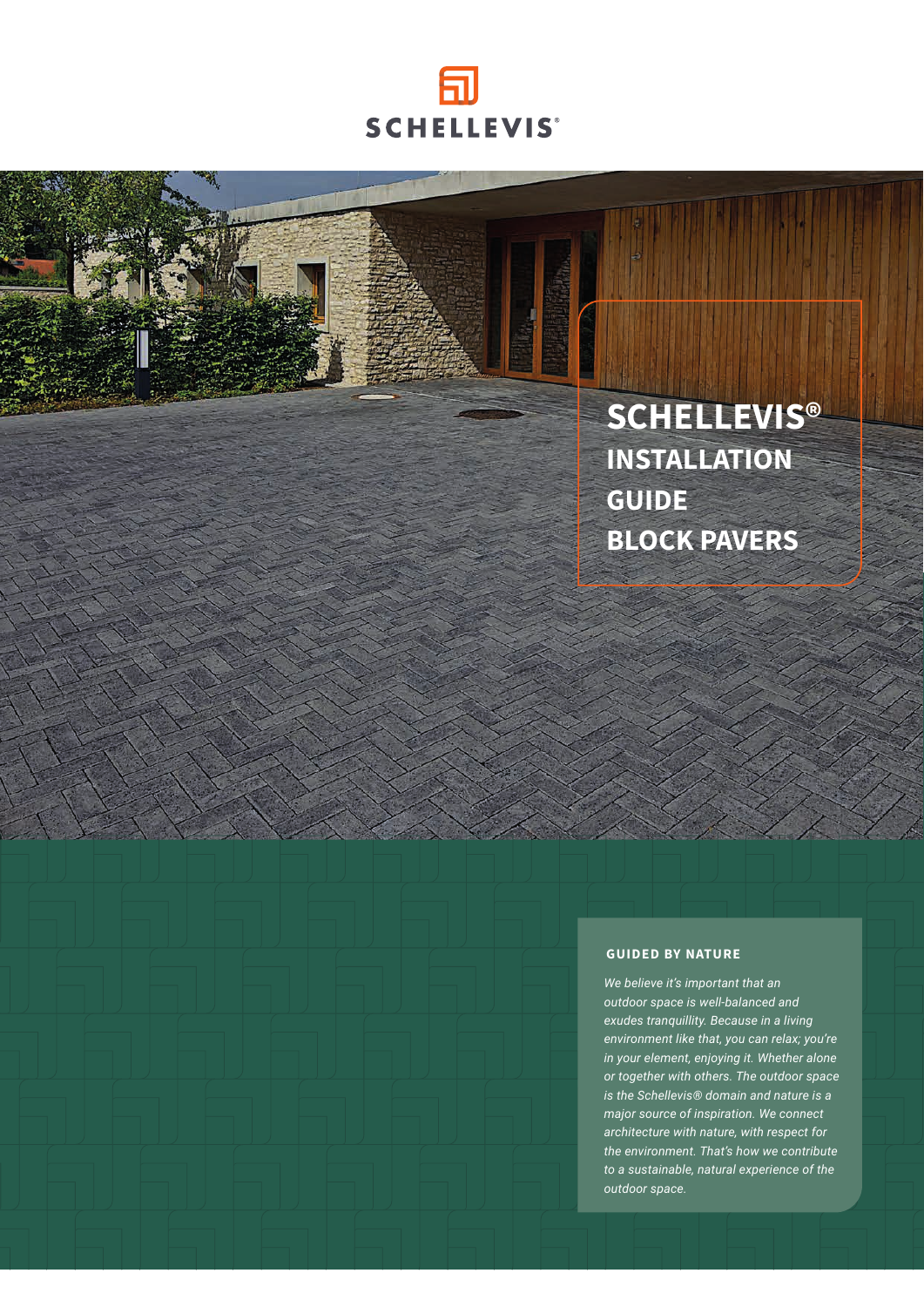# **INSTALLATION GUIDE FOR SCHELLEVIS® BLOCK PAVERS**

# Main considerations before starting:

- Place both the top and side in sight since both have the unique Schellevis® structure.
- There may be a natural variation in structure or colour in each batch. This variation is part of the natural character of the product.
- Have the right amount necessary for a total project delivered in one order so you avoid subsequent deliveries from different batches. To compensate for cutting waste, it's wise to order a minimum of 10% more than the net requirement.
- Mix products from different pallets and layers for the most natural-looking result.
- When the pallets are delivered, have them placed on a hard and level surface. Stack no more than two pallets on top of each other to avoid breakages and damage. The pallets should ideally be stored inside, especially if stored for a prolonged period.
- Before placing, check the products for correctness, incompleteness or any defects. By processing the products, you accept the goods. Any issues found must be raised immediately.
- Do not cut or grind the tiles on the patio. Make sure that no earth, contaminated sand or cement is left on the tiles. If so, remove it immediately with a lot of water and a soft brush in order to avoid staining.
- Lime bloom can appear on concrete products. It will disappear with time and does not affect the quality of the products.

# Bed

Lay the products on a bed that is stable, level and draining. That way, the products will be well anchored and you will prevent subsidence. The sub-base is the most important layer in build-up, as it provides strength. As a minimum guide, the following should be used (in order);

- Geotextile non-woven (permeable) membrane this helps prevent the sub-base material sinking into the underlying layers, which can lead to excessive settlement.
- Min. 100mm DPt (MOT) Type1 for pathways or min. 200mm Type1 for driveways. This should be compacted mechanically in max. 75mm-layers at a time.
- Ensure your sub-base has at least a 1:80 fall, with the sub-base remaining consistently the same thickness. Also, be sure to make falls run away from any buildings and towards drainage channels (or soakaway areas for SuDS-compliant installations). If you wish to install our paving in a SuDS-compliant system, please speak with the team and we can recommend a suitable product to use with our products.



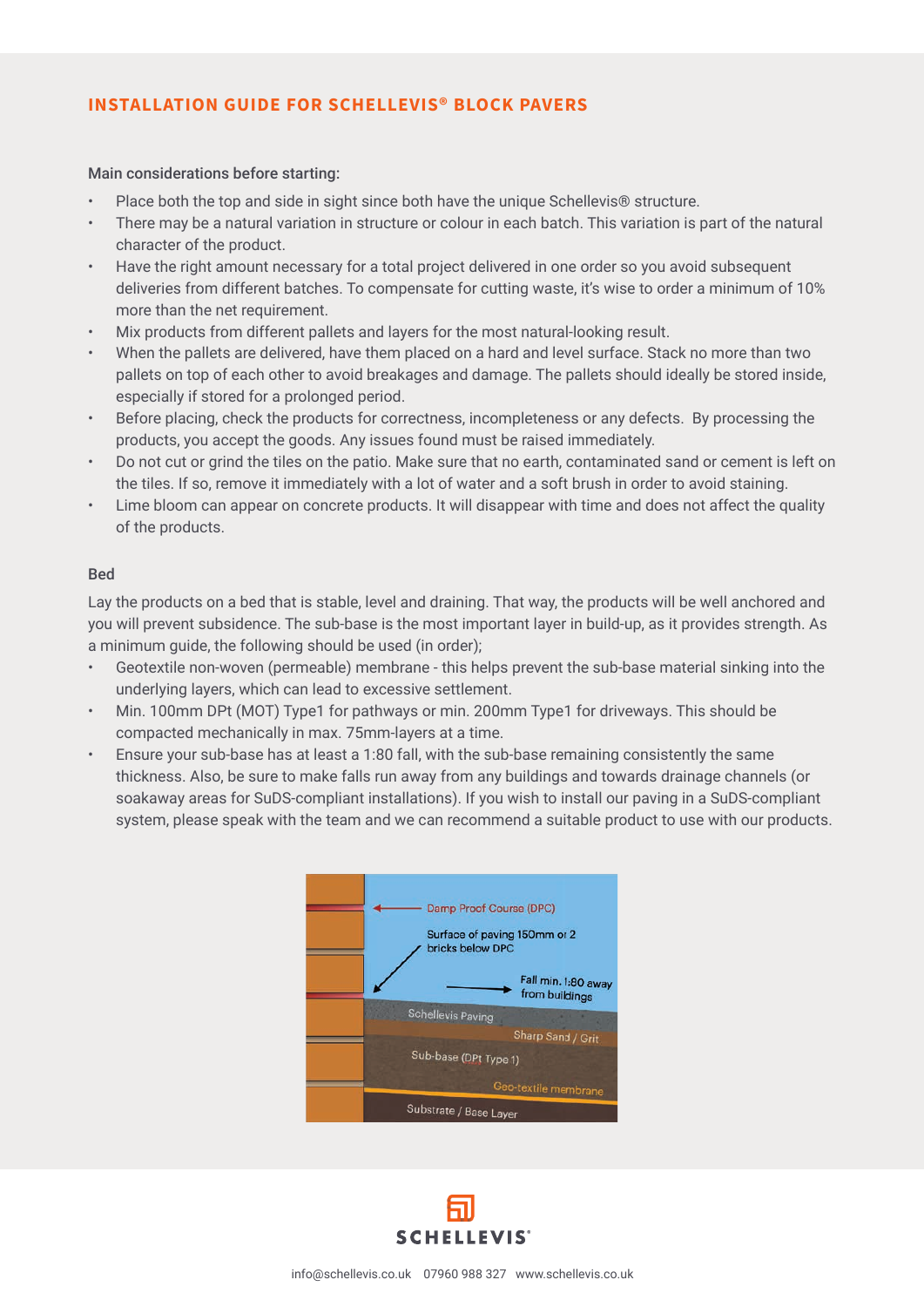Using concrete (rigid) sub-bases has become common practice in recent years and this installation method can also be used with Schellevis® installations. However, it is worth mentioning that the lime bloom found on the surface of the slabs laid will be more pronounced when compared to slabs laid on a flexible bed (Type1 base and sharp sand screed). This is due to the additional lime being trapped under the surface on the terrace. It is best practice to allow a concrete sub-base to season for a minimum of 6-8 weeks, before laying paving on top of it, to help reduce the efflorescence found on the laid surface.

When preparing the bed, bear in mind that the finished paving should be a few centimetres higher than the surrounding flower beds. That prevents dirt getting onto the paving during rainfall. Good drainage is also essential, especially if you're working with large format tiles/slabs since they have fewer joints.

### Laying and edging

Have the paving stones laid by professionals. The Schellevis paving stones are delivered on pallets with the open structure upwards. If you want to have a minimal joint, rotate the paving stones 45 degrees so that the long side is at the top. If you choose to lay the paving stones flat, place them the way they are delivered on the pallet. Use a joint of at least 5 millimetres. You will then need fewer paving stones per square metre. You can use a light vibrating compactor to compact the paving stones. Make sure that both the vibrating compactor and the surface are clean. That way you avoid any damage.

When laying the products, not only is a good bed important, the correct edging is too. So place edging at the ends of the paving. As a rule, the edging should be placed between 1 and 3 centimetres lower than the paving.

#### Joints

Laying and edging Have the paving stones laid by professionals. The Schellevis® paving stones are delivered on pallets with the open structure upwards. If you want to have a minimal joint, rotate the paving stones 45 degrees so that the long side is at the top. If you choose to lay the paving stones flat, place them the way they are delivered on the pallet. Use a joint of at least 5 millimetres. You will then need fewer paving stones per square metre. You can use a light vibrating compactor to compact the paving stones. Make sure that both the vibrating compactor and the surface are clean. That way you avoid any damage.

When you start jointing, it's important to use uncontaminated material. Always start by removing the excess material from the tile and then rinse the area already laid, to prevent staining. Use fine sand or a split (1 to 3 millimetres). We advise against using crusher run or infill sand since the stains they cause cannot be removed. It's also possible to apply fixed grout. In that case, follow the supplier's specific instructions for use. Schellevis® cannot be held liable for any damage or staining caused by you having applied a chosen grouting system incorrectly.